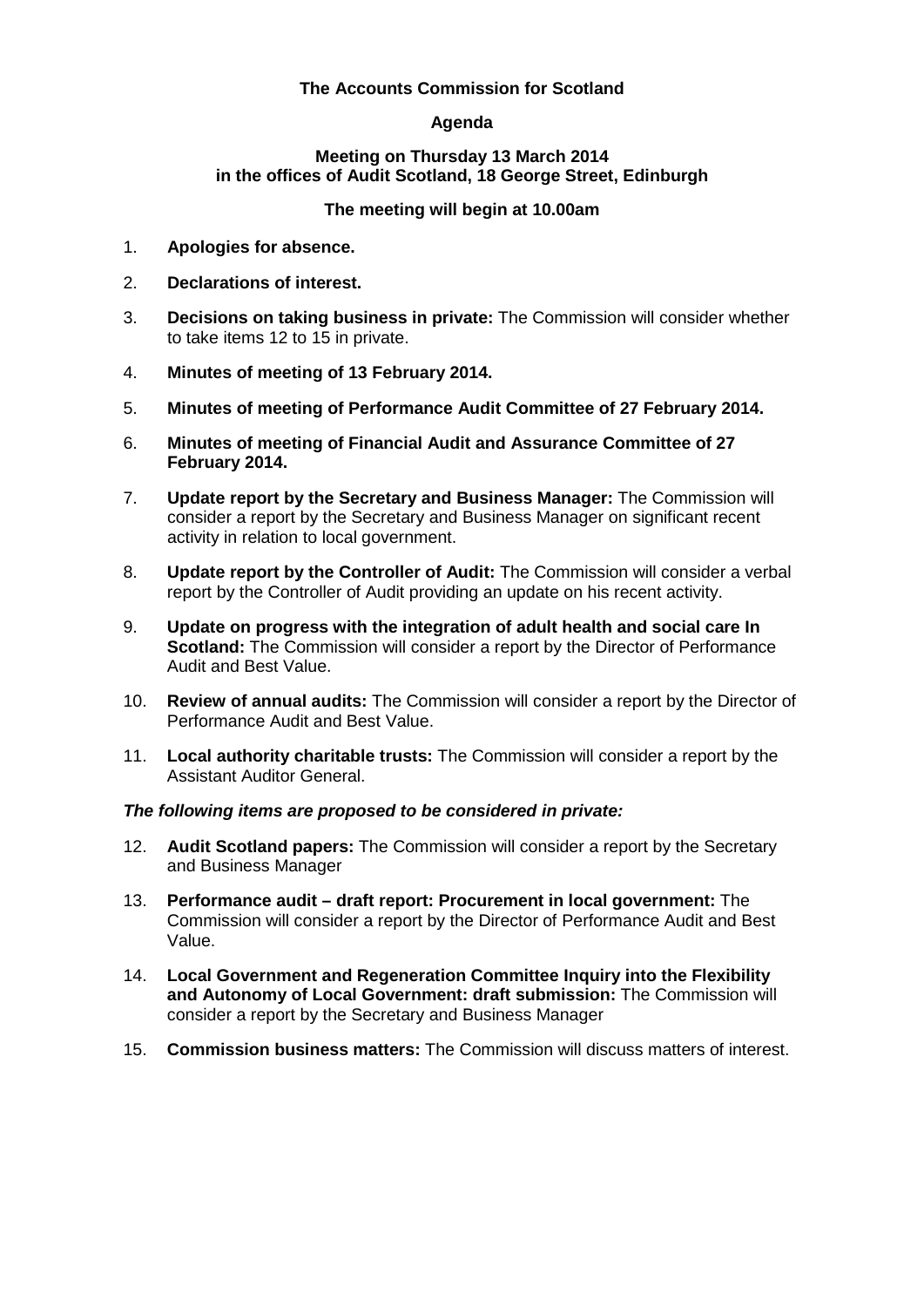The following papers are enclosed for this meeting:

| <b>Agenda Item</b>                                                                   | Paper number |
|--------------------------------------------------------------------------------------|--------------|
| <b>Agenda Item 4:</b>                                                                |              |
| Minutes of meeting of the Commission of 13 February 2014                             | AC.2014.3.1  |
| <b>Agenda Item 5:</b>                                                                |              |
| Minutes of meeting of Performance Audit Committee of 27<br>February 2014             | AC.2014.3.2  |
| <b>Agenda Item 6:</b>                                                                |              |
| Minutes of meeting of Financial Audit and Assurance Committee of<br>27 February 2014 | AC.2014.3.3  |
| <b>Agenda Item 7:</b>                                                                |              |
| Report by Secretary and Business Manager                                             | AC.2014.3.4  |
| <b>Agenda Item 9:</b>                                                                |              |
| Report by Director of Performance Audit and Best Value                               | AC.2014.3.5  |
| <b>Agenda Item 10:</b>                                                               |              |
| Report by Director of Performance Audit and Best Value                               | AC.2014.3.6  |
| <b>Agenda Item 11:</b>                                                               |              |
| <b>Report by Assistant Auditor General</b>                                           | AC.2014.3.7  |
| <b>Agenda Item 12:</b>                                                               |              |
| Report by Secretary and Business Manager                                             | AC.2014.3.8  |
| <b>Agenda Item 13:</b>                                                               |              |
| Report by Director of Performance Audit and Best Value                               | AC.2014.3.9  |
| <b>Agenda Item 14:</b>                                                               |              |
| Report by Secretary and Business Manager                                             | AC.2014.3.10 |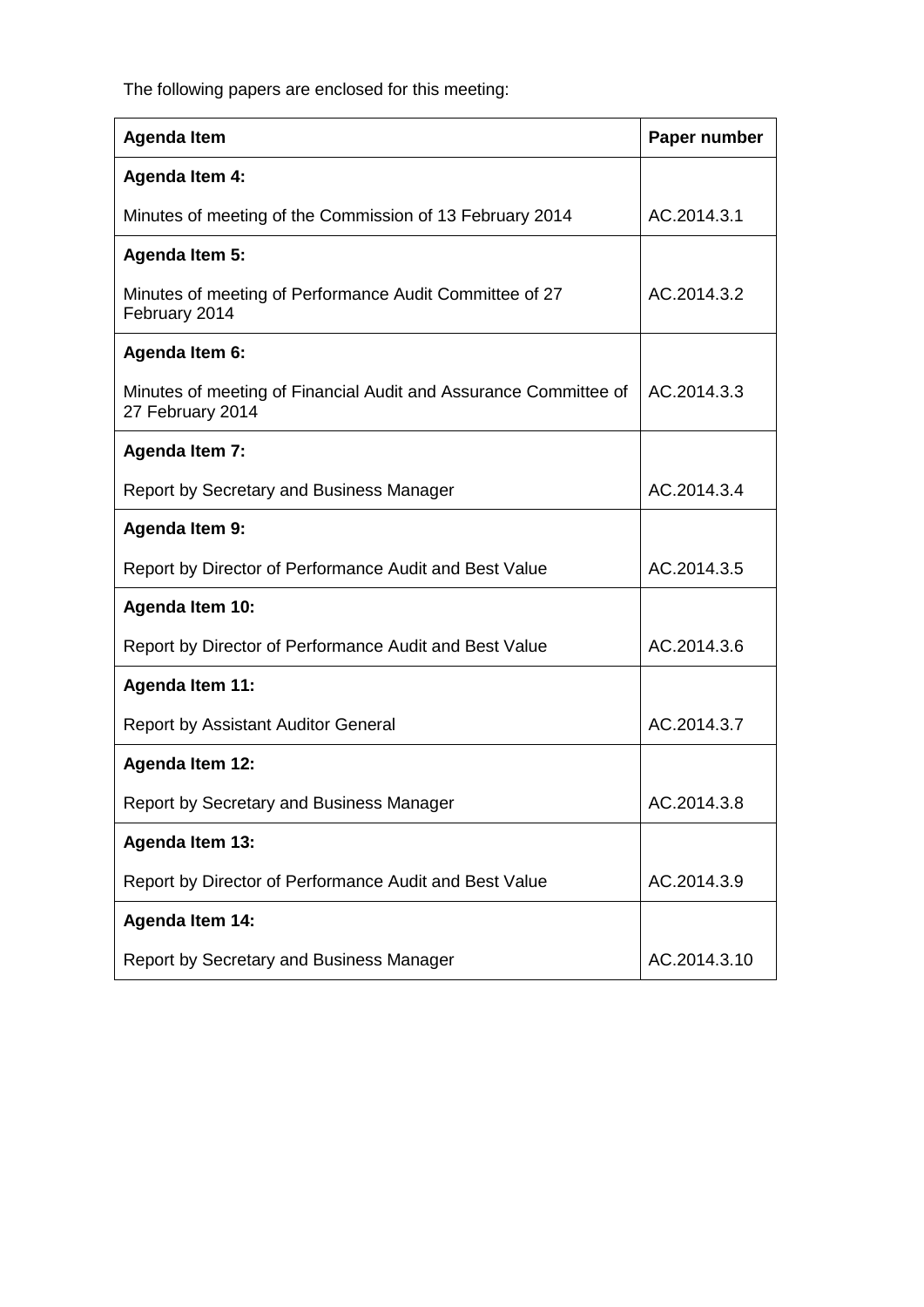#### **ACCOUNTS COMMISSION**

#### **MEETING 13 MARCH 2014**

#### **MINUTES OF PREVIOUS MEETING**

Minutes of the meeting of the Accounts Commission held in the offices of Audit Scotland at 18 George Street, Edinburgh, on Thursday, 13 February 2014, at 11.00am

- PRESENT: Douglas Sinclair (Chair) Michael Ash Alan Campbell Sandy Cumming Colin Duncan [Items 1 to 8] Christine May Bill McQueen Linda Pollock Colin Peebles Graham Sharp Pauline Weetman
- IN ATTENDANCE: Fraser McKinlay, Controller of Audit and Director of Performance Audit and Best Value (PABV) Gordon Smail, Acting Secretary and Business Manager David McConnell, Assistant Director, Audit Services [Item 7] Stephen O'Hagan, Senior Audit Manager, Audit Services [Item 7] Ronnie Nicol, Assistant Director, PABV [Items 8 & 9] Fiona Mitchell-Knight, Assistant Director, Audit Services [Items 8 & 9] Gordon Neill, Portfolio Manager, PABV [Items 8 & 9] Dave Richardson, Senior Audit Manager, Audit Services [Items 8 & 9] Tom Reid, Project Manager, PABV [Items 8 & 9] Martin Walker, Assistant Director, PABV [Items 10 &11] Fiona Selkirk, Project Manager, PABV [Item 11] Lynn Russell, Performance Auditor, PABV [Item 11] Lynn Bradley, Director of Corporate Programmes and Performance [Item 12]

#### Item No Subject

- 1. Apologies for absence
- 2. Declarations of interest
- 3. Decisions on taking business in private
- 4. Minutes of meeting of 16 January 2014
- 5. Update report by the Secretary & Business Manager
- 6. Update report by the Controller of Audit
- 7. External employment of local authority officers<br>8. Targeted Best Value audit work: South Avrshire
- Targeted Best Value audit work: South Ayrshire Council (report)
- 9. Targeted Best Value audit work: South Avrshire Council (actions)
- 10. An overview of local government in Scotland 2014 draft report
- 11. How councils work: options appraisal draft report
- 12. Audit Scotland Corporate Plan 2012-2015: Priorities for 2014
- 13. Commission business matters